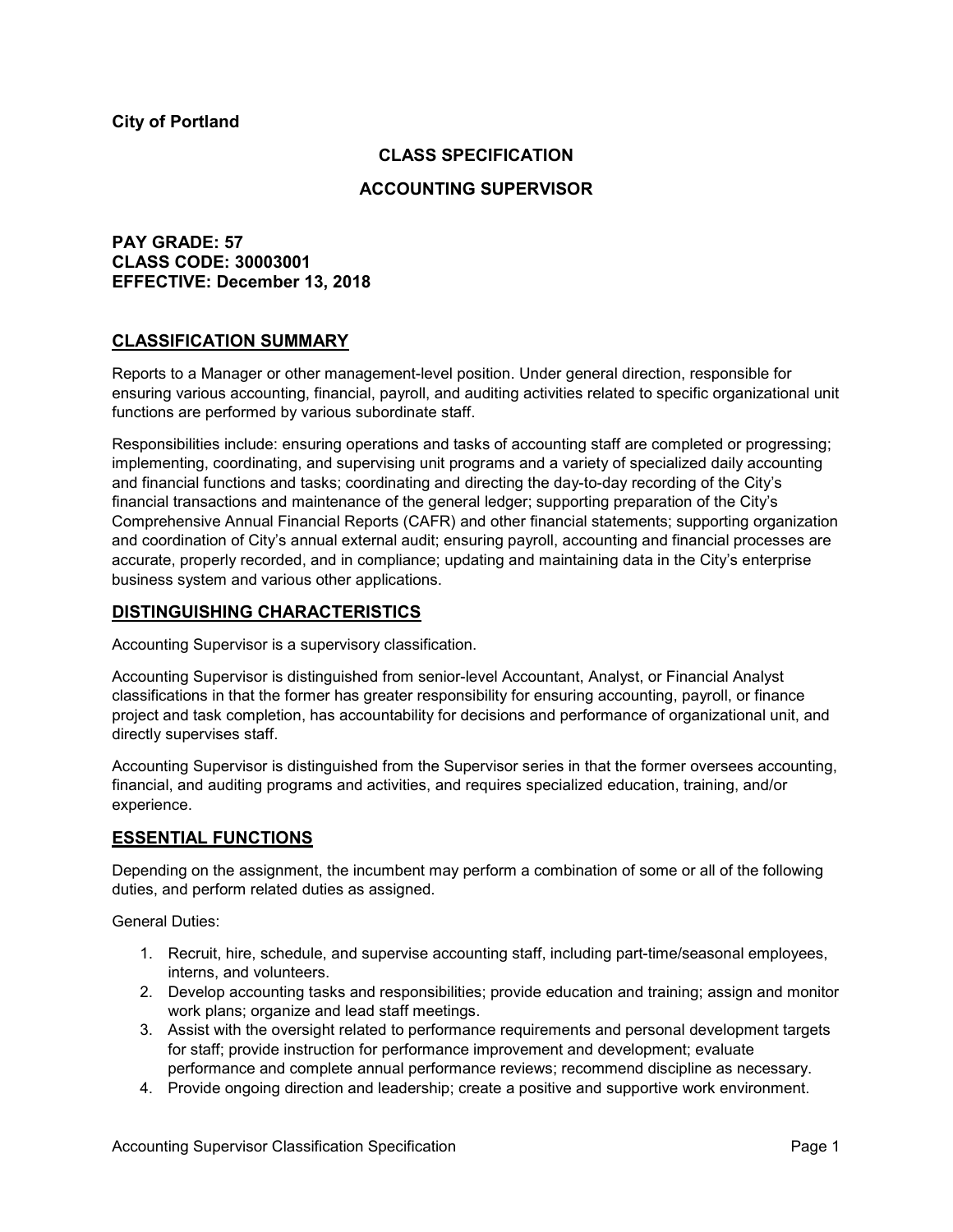- 5. Develop and monitor performance indicators for accounting staff and organizational unit programs and projects; determine whether performance is effective and identify opportunities for improvement; assist in the development and implementation of new tasks and responsibilities.
- 6. Communicate to management the accounting and financial status of current and potential programs, projects, and tasks, both internal and external to the Bureau/Office; make recommendations and adjustments.
- 7. Coordinate and direct the recording of the City's financial transactions and maintenance of the general ledger, including accounts payable, accounts receivable, payroll, and various accounting and financial functions and services.
- 8. Support preparation of the CAFR and financial statements and reports.
- 9. Coordinate and direct a variety of specialized daily accounting and financial functions and tasks, such as debt issuance and reporting, economic evaluations, asset classifications, transaction processing, approval and reconciliation, cash flow analysis, requisitions, bond management, contract and grant administration, and audit reporting.
- 10. Perform and supervise a wide variety of accounting and financial analyses; consult on ad hoc accounting and finance projects.
- 11. Support coordination of the City's annual external audit.
- 12. Ensure accounting and financial processes are accurate, properly recorded, and compliant with applicable labor contracts, policies, codes, and regulations.
- 13. Create and promote an equitable workplace that demonstrates an environment respectful of living and working in a multicultural society.
- 14. Perform tasks and responsibilities of subordinate accounting staff; provide substitute support if other supervisory or management staff are out of office.

### Specific Duties:

In addition to the General Duties, the incumbent may perform a combination of some or all of the following duties specific to the position.

- 1. Oversee the preparation of the CAFR, including managing operations and workflow as well as any related research projects.
- 2. Plan and direct various year-end programs, processes, and meetings.
- 3. Update and maintain the City's accounting system, enterprise system, and other applications.

# **SUPERVISION RECEIVED AND EXERCISED**

The work of this classification is performed under general direction by a Manager or other managementlevel position.

Directly supervises a minimum of four (4) employees.

# **KNOWLEDGE/SKILLS/ABILITIES REQUIRED**

- 1. Knowledge of principles and practices of general and governmental accounting, and preparation of financial statements, financial reporting, and contract administration.
- 2. Knowledge and understanding of applicable accounting standards, procedures, and best practices, including Generally Accepted Accounting Principles, Government Accounting Standards Board, and Financial Accounting Standards Board.
- 3. Knowledge of financial and internal controls and auditing principles and practices.
- 4. Knowledge of relevant statutes, codes, and policies that pertain to the accounting and financial administration of the organizational unit, including federal and state tax regulations, and the ability to interpret, apply, and enforce them.